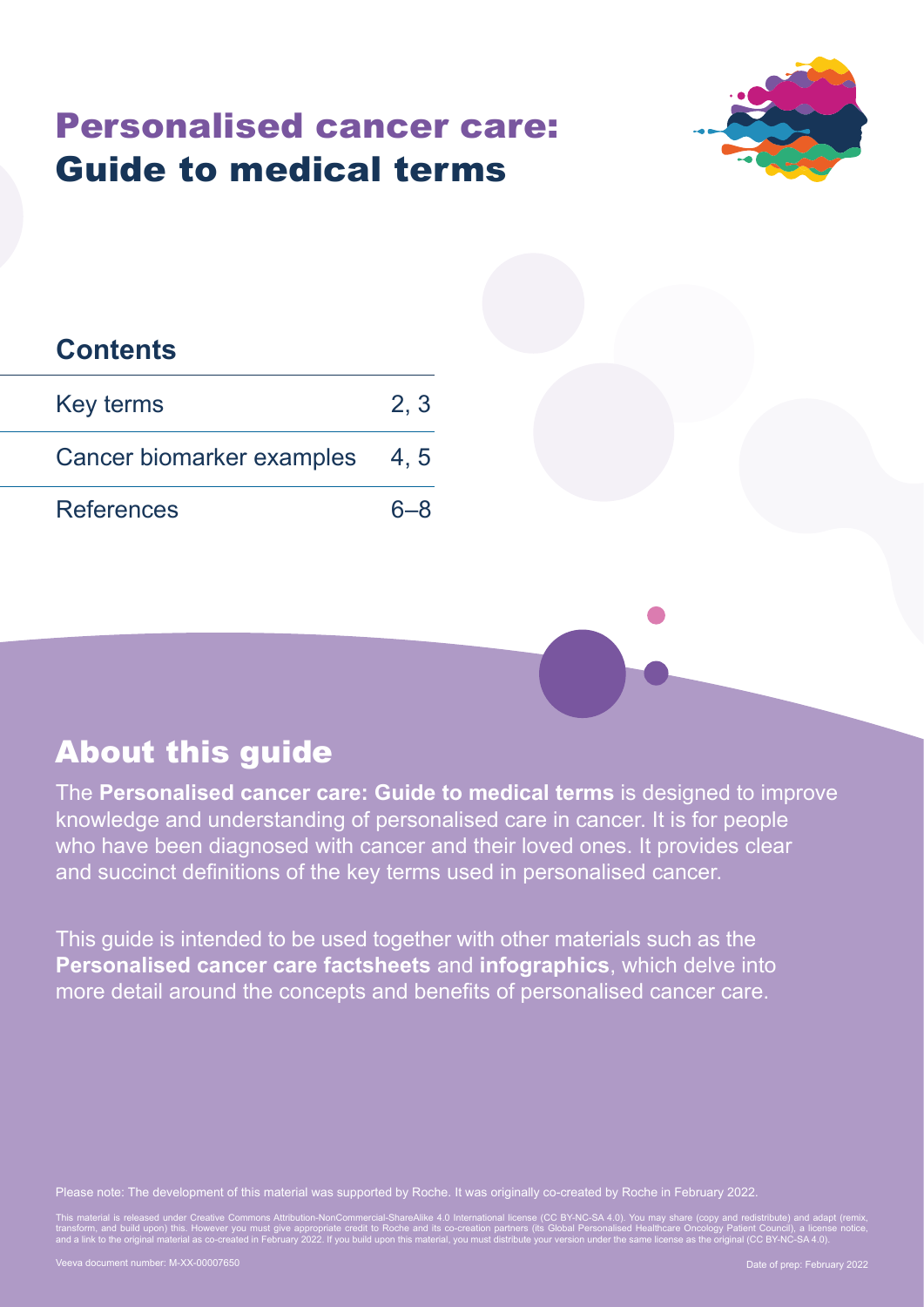### Key terms

| <b>Term</b>                               | <b>Definition</b>                                                                                                                                                                                                                                                                                   | Also known as                   |
|-------------------------------------------|-----------------------------------------------------------------------------------------------------------------------------------------------------------------------------------------------------------------------------------------------------------------------------------------------------|---------------------------------|
| <b>Biomarker</b>                          | Molecules found in cells (e.g. genes). Testing for biomarkers                                                                                                                                                                                                                                       | Genetic information             |
|                                           | can provide important information about a person's cancer. <sup>1</sup><br>New biomarkers for different cancer types are constantly being                                                                                                                                                           | Molecular marker                |
|                                           | discovered. <sup>2</sup>                                                                                                                                                                                                                                                                            | Oncogene                        |
|                                           |                                                                                                                                                                                                                                                                                                     | <b>Tumour marker</b>            |
| <b>Biopsy</b>                             | A medical procedure that involves removing a sample of cells<br>from the body so they can be examined. Solid tissue biopsies<br>are most commonly used, while liquid biopsies are a new type<br>of biopsy. <sup>3,4</sup>                                                                           |                                 |
| Cancer                                    | A disease in which abnormal cells divide without control and can<br>form a mass or lump of cells called a tumour. Cancer can form<br>in any tissue in the body. They can sometimes spread to other<br>parts of the body through the blood and lymph systems, known<br>as metastasis. <sup>5,6</sup> |                                 |
|                                           | There are more than 250 known types and subtypes of cancer,<br>including lung cancer and cancer of unknown primary. <sup>2,7,8</sup>                                                                                                                                                                |                                 |
| <b>Cancer of unknown</b><br>primary       | A type of cancer in which the metastatic cancer (when the<br>cancer spreads to somewhere else in the body, also known as                                                                                                                                                                            | Carcinoma of unknown<br>primary |
|                                           | metastasis) is found, but the place where it began (called the<br>primary site) is not. <sup>8,9</sup>                                                                                                                                                                                              | <b>CUP</b>                      |
|                                           | This type of cancer might be harder to understand and treat than<br>other cancers. <sup>8,9</sup>                                                                                                                                                                                                   |                                 |
| <b>Chemotherapy</b>                       | A treatment that kills cancer cells, which grow and divide quickly,<br>by stopping or slowing their growth. <sup>10,11</sup>                                                                                                                                                                        |                                 |
| <b>Comprehensive</b><br>genomic profiling | A next-generation sequencing test that can detect multiple<br>biomarkers at the same time. It can provide important information<br>that can help guide decisions about treatments across all<br>cancer types. <sup>12,13</sup>                                                                      | <b>CGP</b>                      |
| Gene                                      | A part of DNA that contains important information for the<br>development of certain components in a cell (e.g. proteins). <sup>14</sup>                                                                                                                                                             |                                 |
| <b>Genetic testing</b>                    | A test that looks at certain genes to identify genetic differences<br>or susceptibility to particular diseases (such as cancer)<br>or abnormalities. <sup>14,15</sup>                                                                                                                               |                                 |
| <b>Genomic testing</b>                    | A test that looks at multiple genes at the same time, from a sample<br>of a person's saliva, cells or blood. <sup>14,16-18</sup>                                                                                                                                                                    | <b>Biomarker testing</b>        |
|                                           | It can identify some biomarkers in cancer cells. <sup>18</sup>                                                                                                                                                                                                                                      | Genomic profiling               |
|                                           |                                                                                                                                                                                                                                                                                                     | Molecular testing               |
|                                           |                                                                                                                                                                                                                                                                                                     | Somatic testing                 |
|                                           |                                                                                                                                                                                                                                                                                                     | Tumour genetic testing          |
|                                           |                                                                                                                                                                                                                                                                                                     | <b>Tumour profiling</b>         |
|                                           |                                                                                                                                                                                                                                                                                                     | Tumour subtyping                |
|                                           |                                                                                                                                                                                                                                                                                                     | <b>Tumour testing</b>           |
| <b>Germline mutation</b>                  | A genetic change in a sperm or egg. When they come together<br>to form a fertilised egg, the genetic change is passed on to the<br>offspring. Cancer caused by germline mutations is called inherited<br>cancer. <sup>19</sup>                                                                      |                                 |
| <b>Immunohistochemistry</b>               | A laboratory test that uses antibodies (immune proteins) to identify<br>certain biomarkers (known as antigens) in a sample of tissue. <sup>20</sup>                                                                                                                                                 | <b>IHC</b>                      |
| <b>Immunotherapy</b>                      | A treatment that uses the body's own immune system to prevent,<br>control and eliminate cancer. Examples of immunotherapy include<br>immune checkpoint inhibitors and cancer vaccines. <sup>21,22</sup>                                                                                             | Immuno-oncology                 |
| <b>Liquid biopsy</b>                      | A new and non-invasive biopsy that analyses different components<br>of the cancer from a sample of bodily fluids, such as blood.<br>These cells may then be tested for biomarkers. <sup>3,23</sup>                                                                                                  |                                 |

Veeva document number: M-XX-00007650 Date of prep: February 2022 This material is released under Creative Commons Attribution-NonCommercial-ShareAlike 4.0 International license (CC BY-NC-SA 4.0). You may share (copy and redistribute) and adapt (remix,<br>transform, and build upon) this. Ho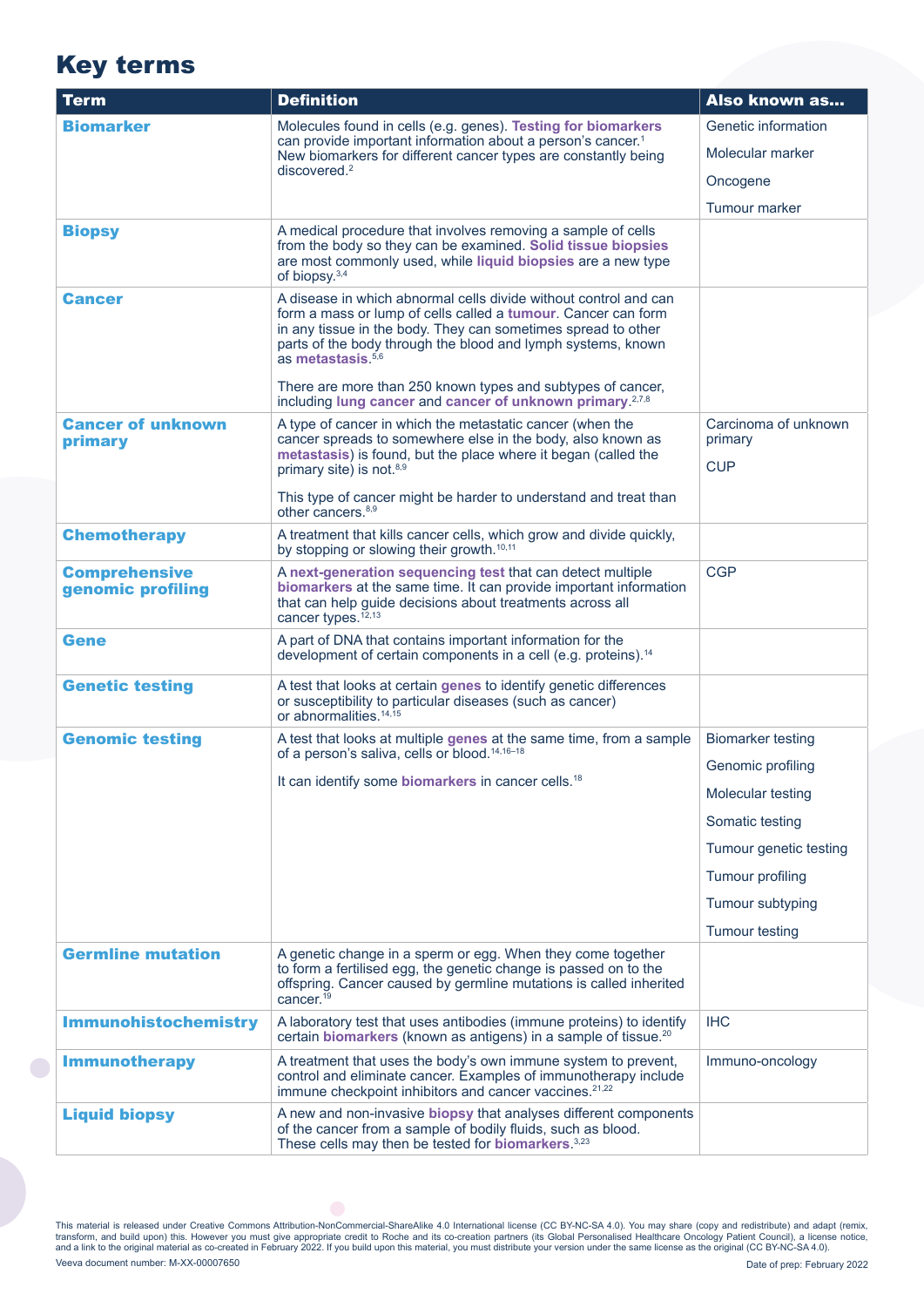| <b>Term</b>                          | <b>Definition</b>                                                                                                                                                                                                                                                                                                                          | Also known as                                                         |
|--------------------------------------|--------------------------------------------------------------------------------------------------------------------------------------------------------------------------------------------------------------------------------------------------------------------------------------------------------------------------------------------|-----------------------------------------------------------------------|
| <b>Lung cancer</b>                   | Cancer that forms in the tissues of the lung. The two main subtypes<br>are small cell lung cancer and non-small cell lung cancer.<br>They grow and spread in different ways. <sup>24,25</sup>                                                                                                                                              | Lung carcinoma                                                        |
|                                      | The type of lung cancer a person has may help guide decisions<br>about treatment. <sup>25</sup>                                                                                                                                                                                                                                            |                                                                       |
| <b>Metastasis</b>                    | The spread of cancer from the location in the body where the<br>cancer first formed (called the primary site) to another part of the<br>body. In metastasis, cancer cells break away from the original<br>tumour, travel through the blood or lymph system, and form a new<br>tumour in other organs or tissues of the body. <sup>26</sup> | Metastatic cancer<br>Secondary cancer                                 |
| <b>Next-generation</b><br>sequencing | An advanced laboratory method that captures a large amount<br>of genetic information from a single sample. Comprehensive<br>genomic profiling is an example of a next-generation<br>sequencing test. <sup>12,13,27</sup>                                                                                                                   | <b>NGS</b>                                                            |
| <b>Non-small cell lung</b><br>cancer | The most common subtype of lung cancer, accounting for<br>85% of cases. The three main subtypes of non-small cell<br>lung cancer are adenocarcinoma, squamous cell carcinoma<br>and large cell carcinoma. <sup>28</sup>                                                                                                                    | <b>NSCLC</b>                                                          |
| <b>Personalised cancer</b><br>care   | An approach to cancer care based on a person's unique health<br>needs. It considers the genetic information (biomarkers)<br>of a person's cancer and their lifestyle and environment<br>to diagnose and treat cancer. <sup>2,29</sup>                                                                                                      | Personalised care<br>Personalised healthcare<br>Personalised medicine |
| <b>Radiation</b>                     | A treatment that uses high doses of radiation to kill cancer cells<br>and shrink tumours. <sup>30</sup>                                                                                                                                                                                                                                    |                                                                       |
| <b>Relapse</b>                       | When cancer, or the signs and symptoms of cancer, return after<br>a period of improvement. It may come back in the same place<br>it started or elsewhere in the body. <sup>31,32</sup>                                                                                                                                                     | Recurrence                                                            |
| <b>Small cell lung cancer</b>        | A less common form of lung cancer, accounting for 15% of cases.<br>Small cell lung cancer usually grows and spreads faster than<br>non-small cell lung cancer. <sup>28</sup>                                                                                                                                                               |                                                                       |
| <b>Solid tissue biopsy</b>           | A biopsy that removes a small amount of cells directly from a solid<br>tumour. These cells may then be tested for <b>biomarkers</b> . <sup>3,4</sup>                                                                                                                                                                                       |                                                                       |
| <b>Stage (of cancer)</b>             | The extent of a cancer, such as how large the tumour is<br>and if it has spread. <sup>33</sup>                                                                                                                                                                                                                                             |                                                                       |
| <b>Targeted treatment</b>            | A type of treatment that targets specific types of cancer<br>cells, with fewer effects on healthy cells. They are often directed<br>at biomarkers that contribute to the growth, spread and<br>survival of cancer cells. 34,35                                                                                                             | Targeted therapy                                                      |
| Tumour                               | A mass or lump of cells. Tumours can be non-cancerous (benign)<br>or cancerous (malignant). <sup>36</sup>                                                                                                                                                                                                                                  |                                                                       |
| <b>Tumour-agnostic</b><br>treatment  | A new approach to cancer care that is based on the cancer's<br>genetic information (biomarkers), which cause the cancer<br>to develop and grow.1,37,38                                                                                                                                                                                     | Pan-tumour therapy<br>Pan-tumour treatment                            |
|                                      | These treatments may be used across a range of cancer types,                                                                                                                                                                                                                                                                               | Tumour-agnostic therapy                                               |
|                                      | regardless of where in the body it started. 37,38                                                                                                                                                                                                                                                                                          | Tumour-independent<br>therapy                                         |
|                                      |                                                                                                                                                                                                                                                                                                                                            | Tumour-independent<br>treatment                                       |

Veeva document number: M-XX-00007650 Date of prep: February 2022 This material is released under Creative Commons Attribution-NonCommercial-ShareAlike 4.0 International license (CC BY-NC-SA 4.0). You may share (copy and redistribute) and adapt (remix,<br>transform, and build upon) this. Ho

 $\bullet$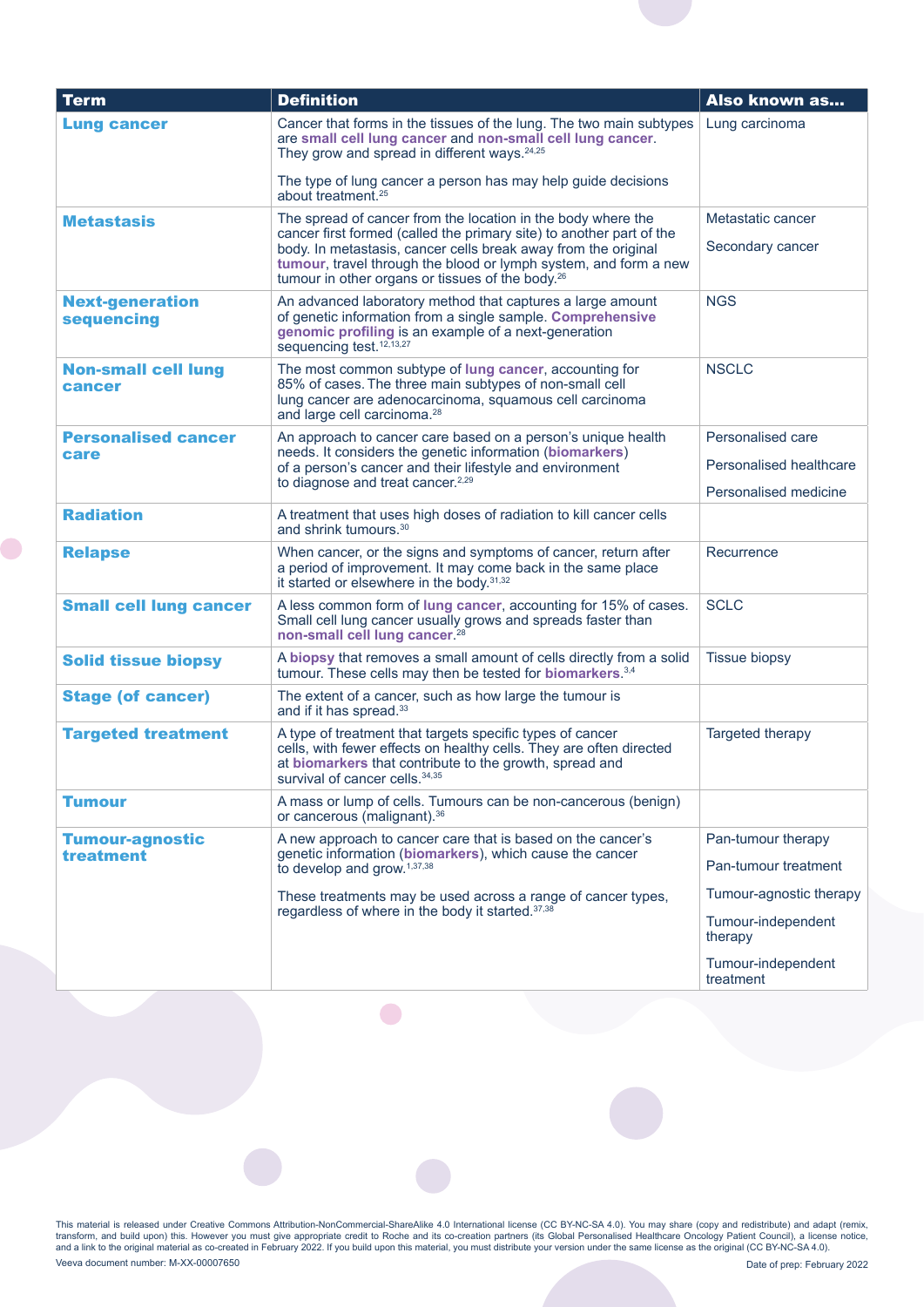### Cancer biomarker examples

| <b>Biomarker</b><br>name       | <b>Description</b>                                                                                                                                                                                                                                                                                                                                          | <b>What does this</b><br>mean for me?                                                                                                                                                                                                                                                                                                  | <b>Also</b><br>known as                                                                                                                                       |
|--------------------------------|-------------------------------------------------------------------------------------------------------------------------------------------------------------------------------------------------------------------------------------------------------------------------------------------------------------------------------------------------------------|----------------------------------------------------------------------------------------------------------------------------------------------------------------------------------------------------------------------------------------------------------------------------------------------------------------------------------------|---------------------------------------------------------------------------------------------------------------------------------------------------------------|
| <b>ALK</b>                     | A gene that makes a protein<br>involved in cell growth. Changes<br>in the ALK gene and protein are<br>found in some cancers, including<br>non-small cell lung cancer. 39,40                                                                                                                                                                                 | The ALK biomarker is usually found in<br>non-small cell lung cancers. About 4%<br>of people with adenocarcinoma non-small<br>cell lung cancer have certain changes<br>to the ALK gene. <sup>39</sup>                                                                                                                                   | Anaplastic lymphoma kinase                                                                                                                                    |
|                                | These changes may cause the<br>growth of cancer cells in the<br>body. <sup>40</sup>                                                                                                                                                                                                                                                                         | People who have cancer cells with certain<br>changes to ALK may respond well to a<br>treatment called a tyrosine kinase inhibitor<br>or Al K inhibitor. $39$                                                                                                                                                                           |                                                                                                                                                               |
| <b>BRCA1</b><br><b>BRCA2</b>   | Genes that make proteins that<br>help stop cell growth. A person<br>who inherits changes in the<br>BRCA1 or BRCA2 gene have<br>a higher risk of getting breast,<br>ovarian, prostate and other types<br>of cancer. <sup>41,42</sup>                                                                                                                         | If a person has the BCRA1 or BCRA2<br>gene, they may choose to reduce their<br>risk of developing breast or ovarian cancer<br>in the future by either having surgery to<br>remove their breasts or ovaries or taking<br>risk-reducing treatments. <sup>42</sup>                                                                        | <b>Breast Cancer Gene 1</b><br><b>Breast Cancer Gene 2</b>                                                                                                    |
| <b>CA 15-3</b>                 | A protein made by normal breast<br>cells. CA 15-3 levels in the blood<br>may be higher than normal in<br>some people with breast cancer. <sup>43</sup><br>CA 15-3 does not cause cancer,<br>but it is produced by cancer cells. <sup>43</sup>                                                                                                               | A CA 15-3 test is often used to check how<br>well treatment is working for people with<br>stage 4 breast cancers. <sup>43</sup>                                                                                                                                                                                                        | Cancer antigen 15.3                                                                                                                                           |
| <b>CEA</b>                     | A protein that may be found in<br>the blood of some people with<br>certain types of cancer, particularly<br>colon. $44,45$<br>CEA does not cause cancer, but<br>it is produced by cancer cells. <sup>44,45</sup>                                                                                                                                            | A CEA test is often used to check how<br>well treatment is working in certain types<br>of cancer, particularly colon and bowel<br>cancer. 44,45                                                                                                                                                                                        | Carcinoembryonic antigen                                                                                                                                      |
| <b>KRAS</b>                    | A gene that makes a protein<br>involved in cell growth, maturation<br>and death. <sup>46</sup><br>Changes in the KRAS gene can<br>be found in some types of cancer,<br>including non-small cell lung<br>cancer, colorectal cancer and<br>pancreatic cancer. 46,47<br>These changes may cause<br>the cancer to grow and spread<br>in the body. <sup>47</sup> | KRAS is the most common biomarker<br>found in lung adenocarcinomas (a type<br>of non-small cell lung cancer). It occurs<br>in 20 to 40% of lung adenocarcinomas. <sup>48</sup><br>There have recently been some promising<br>results using new treatments that target<br>certain versions of KRAS in medical<br>studies. <sup>47</sup> | Kirsten rat sarcoma virus                                                                                                                                     |
| NTRK1<br>NTRK2<br><b>NTRK3</b> | A gene can join other genes in a<br>process called gene fusion. <sup>49,50</sup><br>Fusions that involve NTRK gene 1,<br>2 or 3 can result in the production<br>of proteins which cause the growth<br>of cancer cells in the body. <sup>49,50</sup>                                                                                                         | NTRK gene fusions occur in approximately<br>0.3% of people with cancer. They are found<br>more frequently in certain rare cancers and<br>less frequently in common cancers. <sup>50</sup><br>People who have NTRK gene fusions may<br>respond well to certain targeted treatments<br>called NTRK inhibitors. 49,50                     | Neurotrophic tyrosine<br>receptor kinase 1<br>Neurotrophic tyrosine<br>receptor kinase 2<br>Neurotrophic tyrosine<br>receptor kinase 3<br><b>NTRK</b> fusions |

Veeva document number: M-XX-00007650 Date of prep: February 2022 This material is released under Creative Commons Attribution-NonCommercial-ShareAlike 4.0 International license (CC BY-NC-SA 4.0). You may share (copy and redistribute) and adapt (remix,<br>transform, and build upon) this. Ho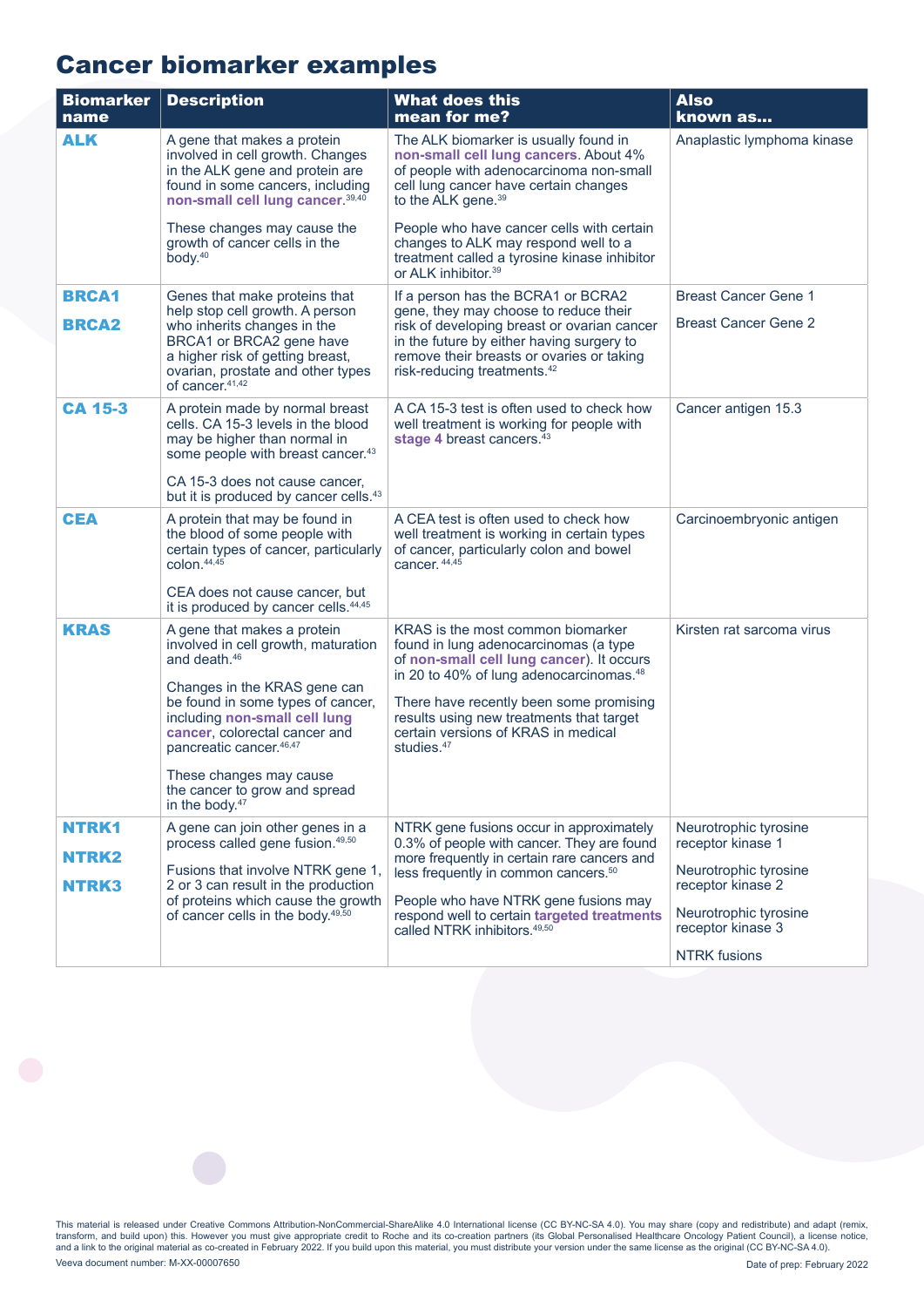| <b>Biomarker</b><br>name | <b>Description</b>                                                                                                                                                                                                  | <b>What does this</b><br>mean for me?                                                                                                                                                         | <b>Also</b><br>known as                                 |
|--------------------------|---------------------------------------------------------------------------------------------------------------------------------------------------------------------------------------------------------------------|-----------------------------------------------------------------------------------------------------------------------------------------------------------------------------------------------|---------------------------------------------------------|
| <b>PD-L1</b>             | A protein that is found on various<br>normal cells and sometimes at<br>high levels on certain cancer cells,<br>particularly lung cancer cells. <sup>51-53</sup>                                                     | PD-L1 can be detected by<br>immunohistochemistry and targeted<br>by a certain type of immunotherapy<br>called immune checkpoint inhibitors. <sup>51-55</sup>                                  | Programmed cell death<br>protein ligand-1               |
|                          | PD-L1 can bind to another protein<br>called PD-1, which is found on<br>certain immune cells (called<br>$T$ -cells). $51-55$                                                                                         | These treatments block PD-L1 or PD-1,<br>which stops them from binding. This releases<br>the "brakes", leaving T-cells free to kill cancer<br>$cells.51-54$                                   |                                                         |
|                          | Acting like a "brake", when PD-L1<br>and PD-1 bind together, they keep<br>T-cells from killing other cells,<br>including cancer cells. <sup>51-55</sup>                                                             |                                                                                                                                                                                               |                                                         |
| <b>PSA</b>               | A protein made by normal prostate<br>cells. PSA levels in the blood may<br>be higher than normal in people<br>with prostate cancer. <sup>56</sup>                                                                   | A PSA test measures the level of PSA<br>in a person's blood. It is often used to<br>detect and monitor prostate cancer. <sup>56</sup>                                                         | Prostate specific antigen                               |
|                          | PSA does not cause cancer, but it<br>is produced by cancer cells. <sup>56</sup>                                                                                                                                     |                                                                                                                                                                                               |                                                         |
| <b>RET</b>               | A gene that makes a protein<br>involved in the growth and<br>development of certain cancers,<br>including non-small cell lung<br>cancer. $57,58$                                                                    | Certain changes in the RET gene occur<br>in 1 to 2% of people with lung cancer.<br>They are usually found in adenocarcinoma<br>non-small cell lung cancer. <sup>58</sup>                      | Rearranged<br>in transfection<br>RET gene rearrangement |
|                          |                                                                                                                                                                                                                     | People who have cancer cells with certain<br>changes to the RET gene may respond<br>well to a new group of treatments called<br>RET inhibitors. <sup>57,58</sup>                              | <b>RET</b> fusions                                      |
| ROS <sub>1</sub>         | A gene that makes a protein<br>involved in normal cell processes.<br>The ROS1 protein is also involved<br>in the growth, development and<br>progression of certain cancers,<br>including lung cancer. <sup>59</sup> | Certain changes in the ROS1 gene occur<br>in 1 to 2% of people with lung cancer.<br>They are usually found in adenocarcinoma<br>non-small cell lung cancer. <sup>59</sup>                     | ROS1 rearrangement                                      |
|                          |                                                                                                                                                                                                                     | People who have cancer cells with certain<br>changes to the ROS1 gene may respond<br>well to a certain tyrosine kinase inhibitor<br>(a type of targeted treatment) that targets<br>ROS1.49,59 |                                                         |

Veeva document number: M-XX-00007650 Date of prep: February 2022 This material is released under Creative Commons Attribution-NonCommercial-ShareAlike 4.0 International license (CC BY-NC-SA 4.0). You may share (copy and redistribute) and adapt (remix,<br>transform, and build upon) this. Ho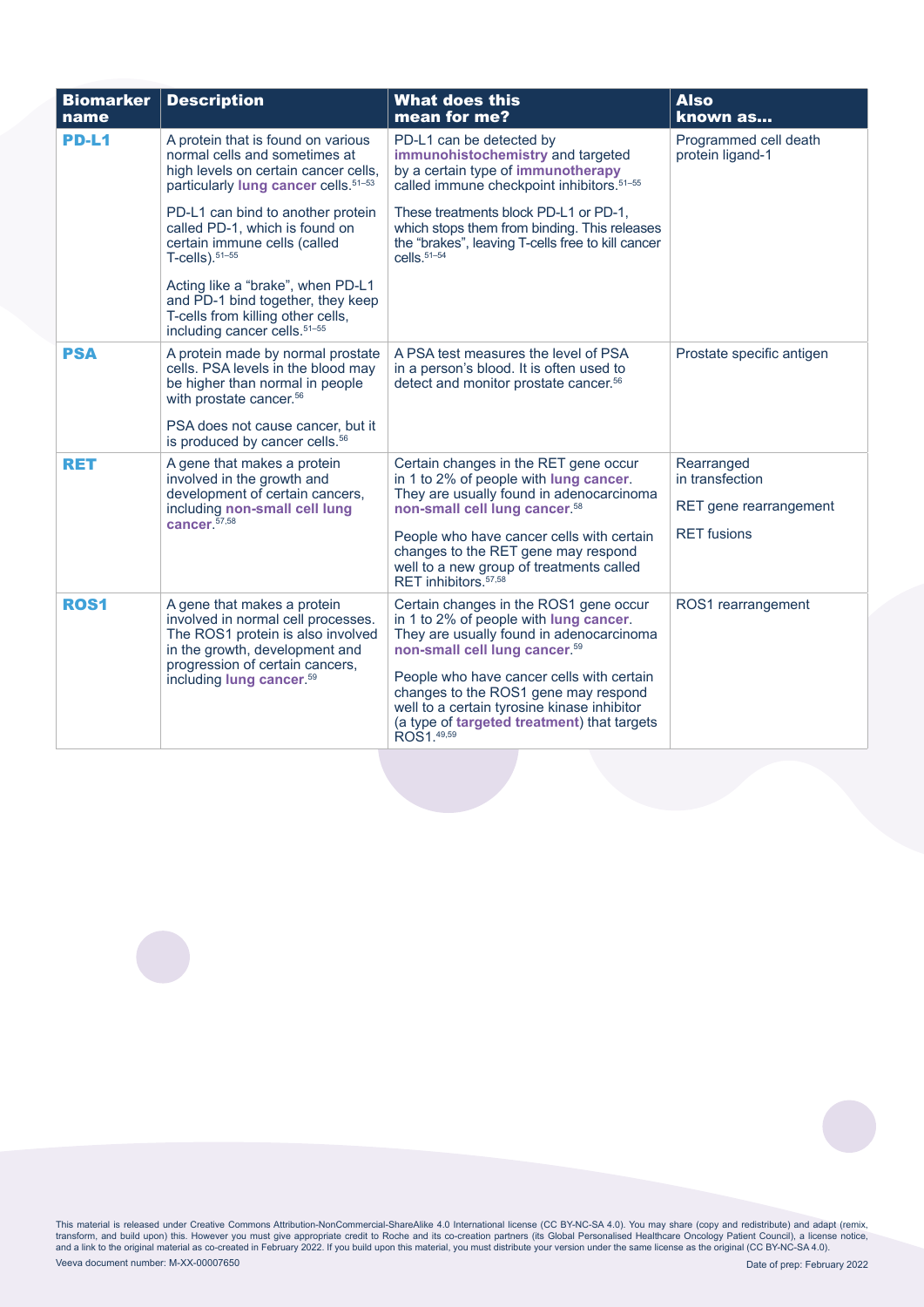#### References

- 1. My Cancer. What Are Biomarkers? [Internet; cited February 2022]. Available from: <https://www.mycancer.com/resources/what-are-biomarkers>
- 2. European Society for Medical Oncology. Personalised Cancer Medicine: An ESMO Guide for Patients. [Internet; cited February 2022]. Available from: [https://www.esmo.org/content/download/20122/337223/1/ESMO-Patient-Guide-Personalised-Cancer-](https://www.esmo.org/content/download/20122/337223/1/ESMO-Patient-Guide-Personalised-Cancer-Medicine.pdf)[Medicine.pdf](https://www.esmo.org/content/download/20122/337223/1/ESMO-Patient-Guide-Personalised-Cancer-Medicine.pdf)
- 3. Marco Russano et al. Liquid biopsy and tumor heterogeneity in metastatic solid tumors: the potentiality of blood samples. Journal of Experimental & Clinical Cancer Research, 2020, Volume 39. Available from: <https://www.degruyter.com/document/doi/10.1515/almed-2020-0009/html>
- 4. National Health Service. Overview Biopsy. [Internet; cited February 2022]. Available from: <https://www.nhs.uk/conditions/biopsy>
- 5. National Cancer Institute. What Is Cancer? [Internet; cited February 2022]. Available from: https://www.cancer.gov/about-cancer/understanding/what-is-cancer
- 6. Douglas Hanahan. Hallmarks of Cancer: New Dimensions. Cancer Discovery, 2022. Volume 12, Issue 1, Pages 31–46. Avaliable from: [https://aacrjournals.org/cancerdiscovery/article/12/1/31/675608/Hallmarks-of-Cancer-New-](https://aacrjournals.org/cancerdiscovery/article/12/1/31/675608/Hallmarks-of-Cancer-New-DimensionsHallmarks-of)[DimensionsHallmarks-of](https://aacrjournals.org/cancerdiscovery/article/12/1/31/675608/Hallmarks-of-Cancer-New-DimensionsHallmarks-of)
- 7. Roche. What is Personalised Healthcare? [Internet; cited February 2022]. Available from: https://www.roche.com/about/priorities/personalised\_healthcare/what\_is\_phc.htm
- 8. Karim Fizazi et al. Cancers of unknown primary site: ESMO Clinical Practice Guidelines for diagnosis, treatment and follow-up. Annals of Oncology, 2015, Volume 26, Pages V133–V138. Available from[:](https://www.annalsofoncology.org/article/S0923-7534(19)47185-8/fulltext) <https://doi.org/10.1093/annonc/mdv305>
- 9. Macmillan Cancer Support. Cancer of Unknown Primary (CUP). [Internet; cited February 2022]. Available from: <https://www.macmillan.org.uk/cancer-information-and-support/cancer-of-unknown-primary>
- 10. National Cancer Institute. Chemotherapy to Treat Cancer. [Internet; cited February 2022]. Available from: <https://www.cancer.gov/about-cancer/treatment/types/chemotherapy>
- 11. Manuel Arruebo et al. Assessment of the Evolution of Cancer Treatment Therapies. Cancers, 2011, Volume 3, Pages 3279–3330. Available from: <https://www.ncbi.nlm.nih.gov/pmc/articles/PMC3759197>
- 12. Maureen Cronin, Jeffrey S Ross. Comprehensive next-generation cancer genome sequencing in the era of targeted therapy and personalized oncology. Biomarkers in Medicine, 2011, Volume 5, 293–305. Available from: <https://www.futuremedicine.com/doi/10.2217/bmm.11.37>
- 13. Garrett M Frampton. Development and validation of a clinical cancer genomic profiling test based on massively parallel DNA sequencing. Nature Biotechnology, 2013, Volume 31, Issue 11, Pages 1023–1031. Available from: <https://www.ncbi.nlm.nih.gov/pmc/articles/PMC5710001>
- 14. National Human Genome Research Institute. Genetics vs. Genomics Fact Sheet. [Internet; cited February 2022]. Available from: <https://www.genome.gov/about-genomics/fact-sheets/Genetics-vs-Genomics>
- 15. Seattle Children's Hospital Research Foundation. Somatic and Germline Cancer Testing. [Internet; cited February 2022]. Available from: <https://www.seattlechildrens.org/globalassets/documents/for-patients-and-families/pfe/pe2960.pdf>
- 16. WebMD. What Is Genomic Testing in Cancer? [Internet; cited February 2022]. Available from: <https://www.webmd.com/cancer/cancer-genomes-21/what-is-genomic-testing>
- 17. Breastcancer.org. Tumour Genomic Assays. [Internet; cited February 2022]. Available from: [https://www.breastcancer.org/symptoms/diagnosis/genomic\\_assays](https://www.breastcancer.org/symptoms/diagnosis/genomic_assays)
- 18. National Cancer Institute. Biomarker Testing for Cancer Treatment. [Internet; cited February 2022]. Available from: <https://www.cancer.gov/about-cancer/treatment/types/biomarker-testing-cancer-treatment>
- 19. Cancer.net. The Genetics of Cancer. [Internet; cited February 2022]. Available from:<https://www.cancer.net/navigating-cancer-care/cancer-basics/genetics/genetics-cancer>
- 20. National Cancer Institute. Dictionary of Cancer Terms Immunohistochemistry. [Internet; cited February 2022]. Available from:<https://www.cancer.gov/publications/dictionaries/cancer-terms/def/immunohistochemistry>
- 21. Cancer Research Institute. What is Cancer Immunotherapy? [Internet; cited February 2022]. Available from:<https://www.cancerresearch.org/en-us/immunotherapy/what-is-immunotherapy>
- 22. National Cancer Institute. Immunotherapy to Treat Cancer. [Internet; cited February 2022]. Available from:<https://www.cancer.gov/about-cancer/treatment/types/immunotherapy>
- 23. National Cancer Institute. Dictionary of Cancer Terms Liquid Biopsy. [Internet; cited February 2022]. Available from:<https://www.cancer.gov/publications/dictionaries/cancer-terms/def/liquid-biopsy>

Veeva document number: M-XX-00007650 Date of prep: February 2022 This material is released under Creative Commons Attribution-NonCommercial-ShareAlike 4.0 International license (CC BY-NC-SA 4.0). You may share (copy and redistribute) and adapt (remix, transform, and build upon) this. However you must give appropriate credit to Roche and its co-creation partners (its Global Personalised Healthcare Oncology Patient Council), a licens and a link to the original material as co-created in February 2022. If you build upon this material, you must distribute your version under the same license as the original (CC BY-NC-SA 4.0).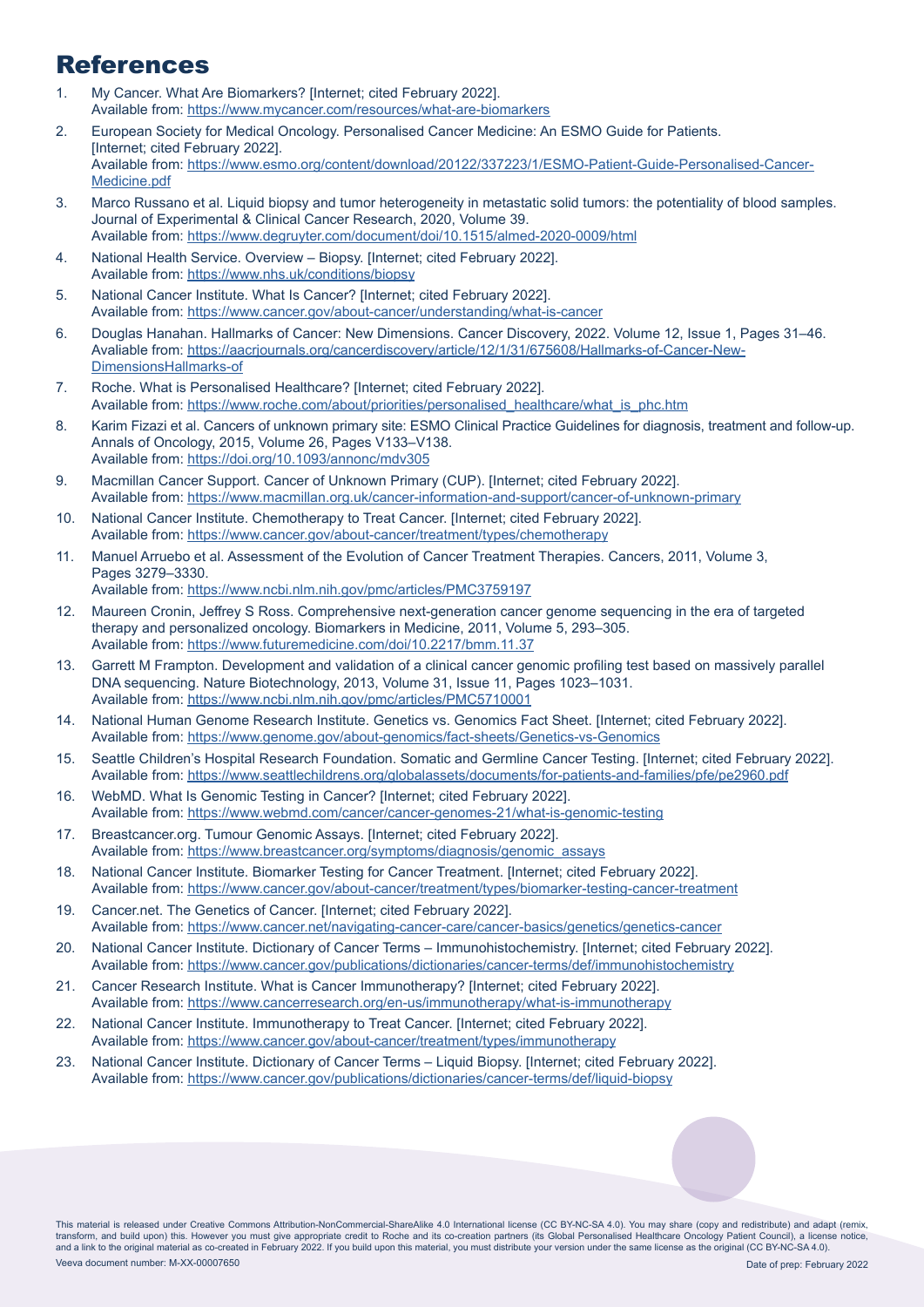- 24. National Cancer Institute. Dictionary of Cancer Terms Lung Cancer. [Internet; cited February 2022]. Available from: <https://www.cancer.gov/publications/dictionaries/cancer-terms/def/lung-cancer>
- 25. National Health Service. Overview: Lung cancer. [Internet; [c](https://www.nhs.uk/conditions/lung-cancer
)ited February 2022]. Available from: <https://www.nhs.uk/conditions/lung-cancer/>
- 26. National Cancer Institute. Metastatic Cancer: When Cancer Spreads. [Internet; cited February 2022]. Available from: <https://www.cancer.gov/types/metastatic-cancer>
- 27. Jeffrey Gagan, Eliezer M Van Allen. Next-generation sequencing to guide cancer therapy. Genome Medicine, 2015, Volume 7, Pages 1–10. Available from: <https://www.ncbi.nlm.nih.gov/pmc/articles/PMC4517547>
- 28. American Cancer Society. What Is Lung Cancer? [Internet; cited February 2022]. Available from: <https://www.cancer.org/cancer/lung-cancer/about/what-is.html>
- 29. Lucy R Yates et al. The European Society for Medical Oncology Precision Medicine Glossary. Annals of Oncology, 2018, Volume 29, Pages 30–35.

Available from: <https://www.sciencedirect.com/science/article/pii/S0923753419350112>

- 30. National Cancer Institute. Radiation Therapy to Treat Cancer. [Internet; cited February 2022]. Available from: <https://www.cancer.gov/about-cancer/treatment/types/radiation-therapy>
- 31. National Cancer Institute. What is Cancer Recurrence? [Internet; cited February 2022]. Available from: [https://www.cancer.org/treatment/survivorship-during-and-after-treatment/understanding-recurrence/what-is](https://www.cancer.org/treatment/survivorship-during-and-after-treatment/understanding-recurrence/what-is-cancer-recurrence.html)[cancer-recurrence.html](https://www.cancer.org/treatment/survivorship-during-and-after-treatment/understanding-recurrence/what-is-cancer-recurrence.html)
- 32. CureSearch. Relapse or Recurrence. [Internet; cited February 2022]. Available from: <https://curesearch.org/Relapse-or-Recurrence>
- 33. National Cancer Institute. Cancer Staging. [Internet; cited February 2022]. Available from: <https://www.cancer.gov/about-cancer/diagnosis-staging/staging>
- 34. Cancer.net. Understanding Targeted Therapy. [Internet; cited February 2022]. Available from: [https://www.cancer.net/navigating-cancer-care/how-cancer-treated/personalized-and-targeted-therapies/](https://www.cancer.net/navigating-cancer-care/how-cancer-treated/personalized-and-targeted-therapies/understanding-targeted-therapy) [understanding-targeted-therapy](https://www.cancer.net/navigating-cancer-care/how-cancer-treated/personalized-and-targeted-therapies/understanding-targeted-therapy)
- 35. American Cancer Society. How Targeted Therapies Are Used to Treat Cancer. [Internet; cited February 2022]. Available from: <https://www.cancer.org/treatment/treatments-and-side-effects/treatment-types/targeted-therapy/what-is.html>
- 36. Cancer Research UK. How cancers grow. [Internet; cited February 2022]. Available from: <https://www.cancerresearchuk.org/about-cancer/what-is-cancer/how-cancers-grow>
- 37. Cancer.net. Tumor-Agnostic Treatment for Cancer: An Expert Perspective. [Internet; cited February 2022]. Available from: <https://www.cancer.net/blog/2018-12/tumor-agnostic-treatment-cancer-expert-perspective>
- 38. Li Yan, Wei Zhang. Precision medicine becomes reality—tumor type-agnostic therapy. Cancer Communications, 2018, Volume 38.
	- Available from: <https://www.ncbi.nlm.nih.gov/pmc/articles/PMC5953403>
- 39. American Lung Association. ALK and Lung Cancer. [Internet; cited February 2022]. Available from: [https://www.lung.org/lung-health-diseases/lung-disease-lookup/lung-cancer/learn-about-lung-cancer/how-is](https://www.lung.org/lung-health-diseases/lung-disease-lookup/lung-cancer/learn-about-lung-cancer/how-is-lung-cancer-diagnosed/lung-cancer-tumor-testing/alk-lung-cancer)[lung-cancer-diagnosed/lung-cancer-tumor-testing/alk-lung-cancer](https://www.lung.org/lung-health-diseases/lung-disease-lookup/lung-cancer/learn-about-lung-cancer/how-is-lung-cancer-diagnosed/lung-cancer-tumor-testing/alk-lung-cancer)
- 40. National Cancer Institute. Dictionary of Cancer Terms ALK gene. [Internet; cited February 2022]. Available from: <https://www.cancer.gov/publications/dictionaries/cancer-terms/def/alk-gene>
- 41. Macmillan Cancer Support. BRCA Gene. [Internet; cited February 2022]. Available from: [https://www.macmillan.org.uk/cancer-information-and-support/worried-about-cancer/causes-and-risk-factors/](https://www.macmillan.org.uk/cancer-information-and-support/worried-about-cancer/causes-and-risk-factors/brca-gene) [brca-gene](https://www.macmillan.org.uk/cancer-information-and-support/worried-about-cancer/causes-and-risk-factors/brca-gene)
- 42. National Cancer Institute. BRCA Gene Mutations: Cancer Risk and Genetic Testing. [Internet; cited February 2022]. Available from: <https://www.cancer.gov/about-cancer/causes-prevention/genetics/brca-fact-sheet>
- 43. Verywell Health. What Is the Cancer Antigen 15-3 Blood Test? [Internet; cited February 2022]. Available from: <https://www.verywellhealth.com/cancer-antigen-15-3-blood-test-for-breast-cancer-430608>
- 44. National Cancer Institute. Dictionary of Cancer Terms CEA. [Internet; cited February 2022]. Available from:<https://www.cancer.gov/publications/dictionaries/cancer-terms/def/cea>
- 45. National Health Service. Carcinoembryonic antigen (CEA) test. [Internet; cited February 2022]. Available from:<https://www.nhs.uk/conditions/cea-test>
- 46. National Cancer Institute. Wild-type KRAS gene. [Internet; cited February 2022]. Available from:<https://www.cancer.gov/publications/dictionaries/cancer-terms/def/wild-type-kras-gene/>
- 47. National Cancer Institute. Overcoming a Cancer Nemesis? KRAS Inhibitor Shows Promise in Early Trial. [Internet; cited February 2022]. Available from:<https://www.cancer.gov/news-events/cancer-currents-blog/2019/kras-inhibitor-amg-510-clinical-trial>

Veeva document number: M-XX-00007650 Date of prep: February 2022 This material is released under Creative Commons Attribution-NonCommercial-ShareAlike 4.0 International license (CC BY-NC-SA 4.0). You may share (copy and redistribute) and adapt (remix, transform, and build upon) this. However you must give appropriate credit to Roche and its co-creation partners (its Global Personalised Healthcare Oncology Patient Council), a licens and a link to the original material as co-created in February 2022. If you build upon this material, you must distribute your version under the same license as the original (CC BY-NC-SA 4.0).